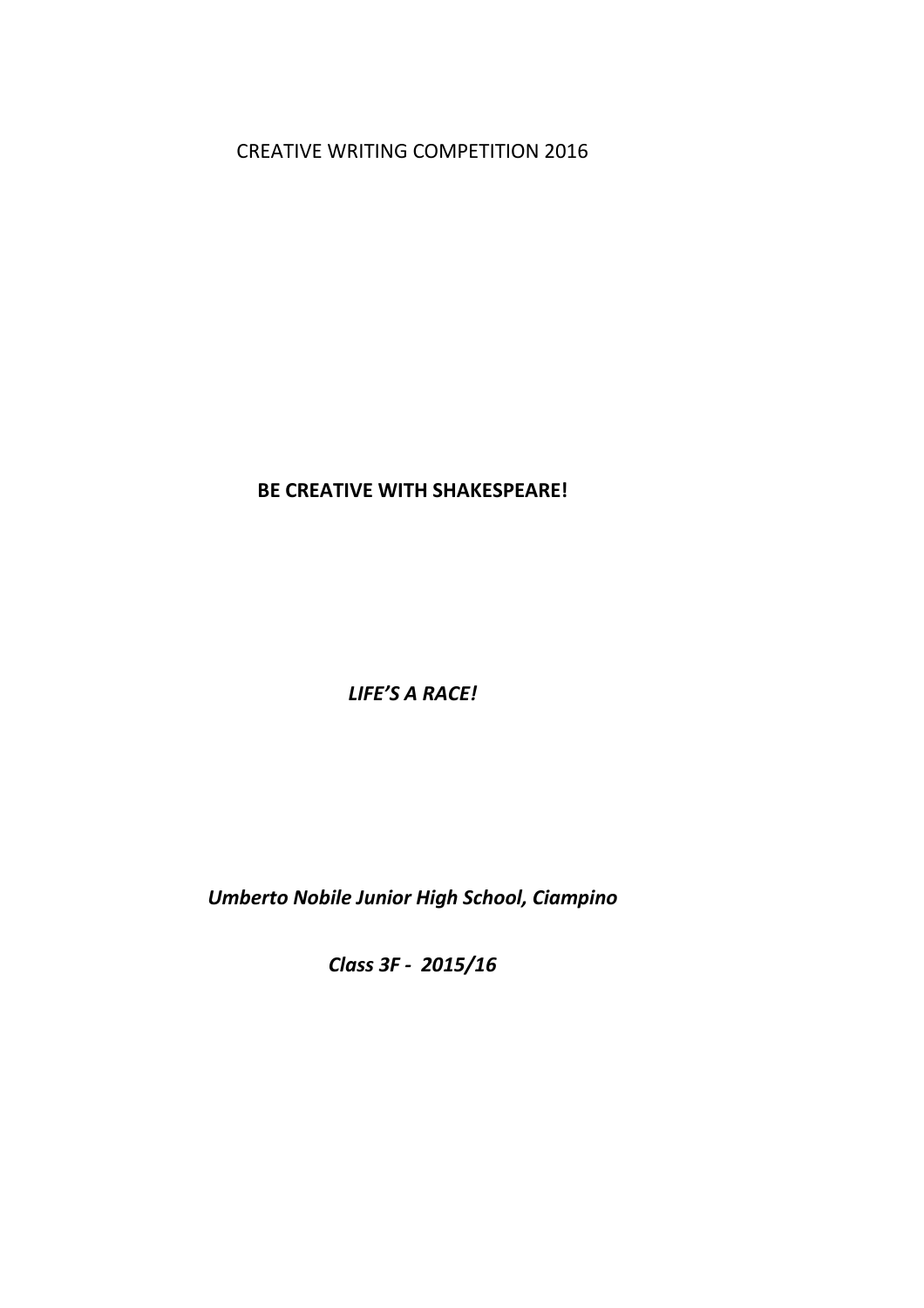## *Characters:*

*Teacher: Claudia Sfarra* 

*Shy boy: Davide Fragione* 

*Dark Students: Camilla Mazzolini, Jacopo Franconieri, Veronica Catania, Marco Moroni, Dennis Petrone, Noemi Sorrenti, Luca Di Vincenzo, Massimo Flamigni , Sara Mancini* 

*Dark Chorus: Giulia Garofano, Madalina Grama, Alessio Restivo* 

*Cheerful Students: Martina De Luca, Alice Nolfi, Roberto Fabio Iordache, Filippo Moretti, Melissa Serufilli, Susanna Peroni, Christian Malvaso, Nicola Esposito, Dorian Alexandru Murgu, Roberto Celani*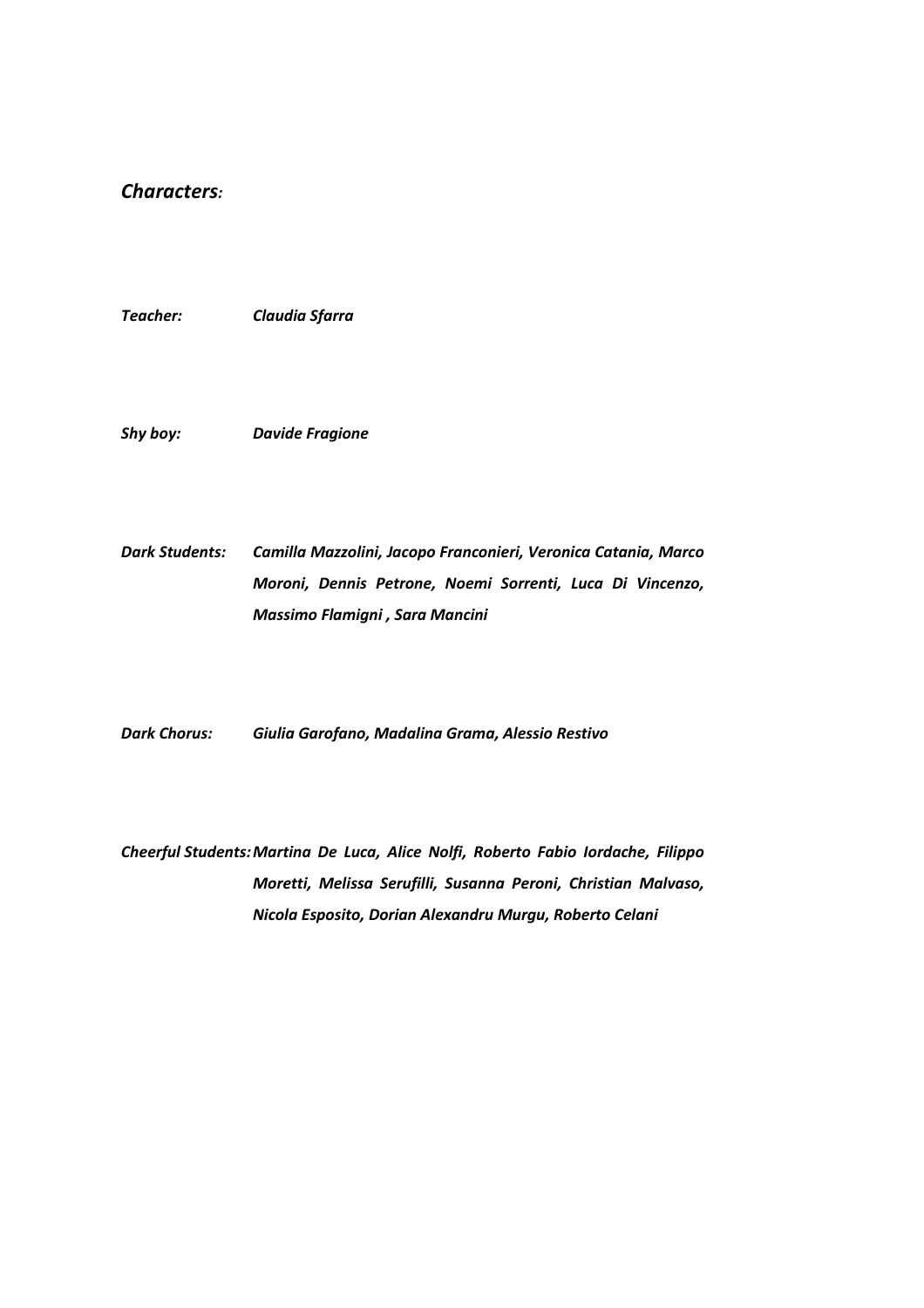## *SCENE ONE*

## *[In the classroom, the teacher asks a shy student]*

| <b>TEACHER:</b>     | Tell me  tell me                                                                                                                                                                                           | [impatiently]                                               |
|---------------------|------------------------------------------------------------------------------------------------------------------------------------------------------------------------------------------------------------|-------------------------------------------------------------|
| <b>SHY BOY:</b>     | Tomorrow, and tomorrow, and tomorrow                                                                                                                                                                       |                                                             |
| <b>DARK GIRL 1:</b> | Creeps, creeeeeeeps                                                                                                                                                                                        | [suggesting]                                                |
| <b>DARK CHORUS:</b> | Tomorrow, and tomorrow, and tomorrow / creeps in this petty<br>pace / from day to day / to the last syllable of recorded time, /<br>and all our yesterdays have lighted fools / the way to dusty<br>death. |                                                             |
| <b>DARK BOY 1:</b>  | Out, out, brief candle!                                                                                                                                                                                    | [blows on shy boy's face]                                   |
| <b>DARK GIRL 2:</b> | Life's but a walking shadow                                                                                                                                                                                |                                                             |
|                     |                                                                                                                                                                                                            | [shows the teacher with scorn]                              |
| <b>DARK BOY 2:</b>  |                                                                                                                                                                                                            | A poor player that struts and frets his hour upon the stage |
| <b>DARK BOY 3:</b>  | And then is heard no more                                                                                                                                                                                  |                                                             |
| <b>DARK GIRL 3:</b> | It is a tale                                                                                                                                                                                               |                                                             |
| <b>DARK BOY 4:</b>  | Told by an idiot                                                                                                                                                                                           | [again, shows the teacher]                                  |
| <b>DARK BOY 5:</b>  | Full of sound and fury                                                                                                                                                                                     |                                                             |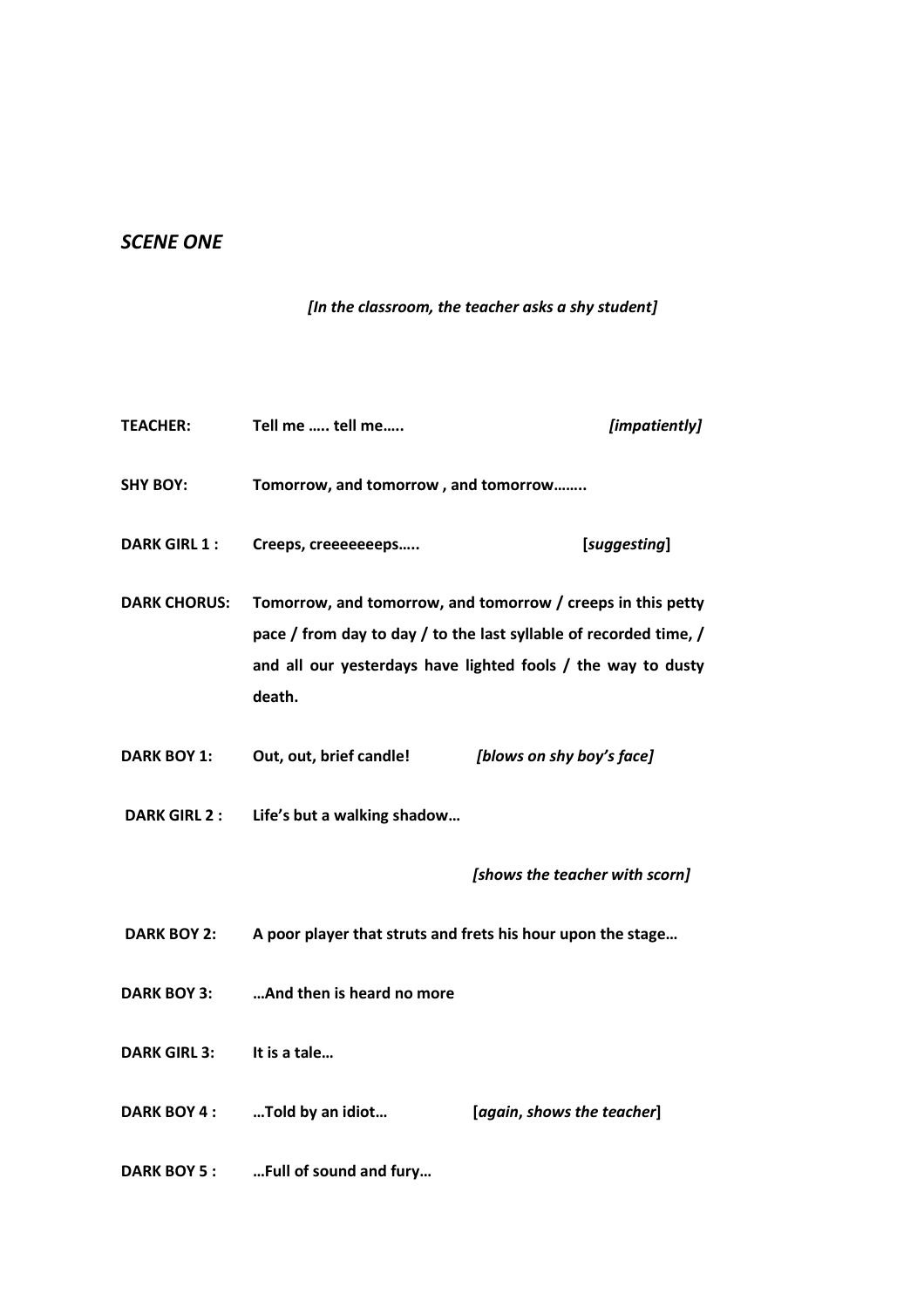**ALL : …Signifying nothing!** 

**TEACHER : Don't be so gloomy!** 

*SCENE TWO* 

 *[someone knocks at the door]* 

**CHEERFUL GIRL 1: Surprise!** 

## *[cheerful girls and boys enter and start a contest with their dark mates]*

**CHEERFUL GIRL 1: Life's a surprise…** 

**SHY BOY: …Life's a race!** *[throwing his book on teacher's desk***]** 

**DARK CHORUS: Tomorrow, and tomorrow, and tomorrow…**

**DARK GIRL 3: …Down to the end!** 

**CHEERFUL GIRL 2: No hedge's so strong that you can't go beyond!** 

**DARK GIRL 2 : Life's a man in the mirror!** 

**CHEERFUL BOY 1: When you fall down it's hard to rise again!** 

**DARK BOY 2: …Down to ashy death!** 

**CHEERFUL BOY 2: …But if you hide yourself no one will track you down!** 

**DARK BOY 3: …A poor actor on the stage!** 

**CHEERFUL GIRL 3: No one can prevent…**